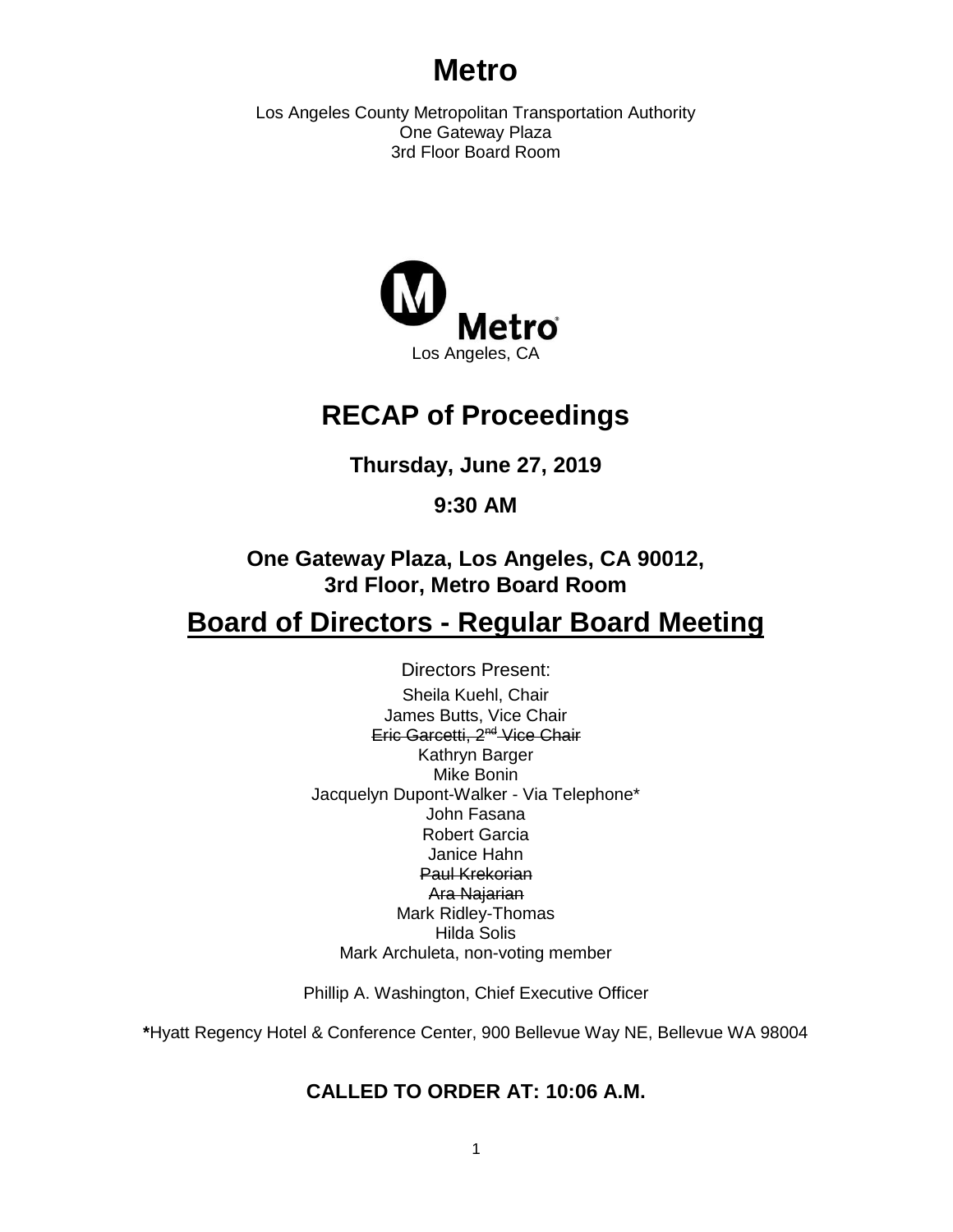# **ROLL CALL**

1. APPROVE Consent Calendar Items: 2, 6, 7, 8, 10, 11, 12, 13, 14, 15, 16, 17, 23, 24, 26, 27, 28, 31, 32, 33, 37, 39, 42.

Consent Calendar items were approved by one motion except Item 11 which failed on the initial vote.

| <b>PK</b> | <b>JH</b> | $MB$ $HS$ $JB$ |  | SK   EG | KB JDW | MRT | <b>AN</b> | RG |
|-----------|-----------|----------------|--|---------|--------|-----|-----------|----|
|           |           |                |  |         |        |     |           |    |

#### **2. SUBJECT: MINUTES 2019-0454**

APPROVED ON CONSENT CALENDAR Minutes of the Regular Board Meeting held May 23, 2019.

#### **3. SUBJECT: REMARKS BY THE CHAIR 2019-0513**

RECEIVED remarks by the **Chair.**

| <b>PK</b> | <b>JH</b> | $MB$   HS | <b>JB</b> |  | SK   EG   KB | JDW | <b>MRT</b> | <b>AN</b> | <b>RG</b> |
|-----------|-----------|-----------|-----------|--|--------------|-----|------------|-----------|-----------|
|           |           |           |           |  |              |     |            |           |           |

#### **4. SUBJECT: REPORT BY THE CHIEF EXECUTIVE OFFICER 2019-0514**

RECEIVED report by the **Chief Executive Officer.** 

|  |  |  |  | PK   JF   JH   MB   HS   JB   SK   EG   KB   JDW   MRT | AN RG |  |
|--|--|--|--|--------------------------------------------------------|-------|--|
|  |  |  |  |                                                        |       |  |

| $PK = P$ . Krekorian | $HS = H$ . Solis    | $KB = K$ . Barger         | $RG = R$ . Garcia |
|----------------------|---------------------|---------------------------|-------------------|
| $JF = J$ . Fasana    | $JB = J.$ Butts     | $JDW = J$ . Dupont-Walker |                   |
| $JH = J$ . Hahn      | $EG = E$ . Garcetti | $MRT = M$ . Ridley-Thomas |                   |
| $MB = M$ . Bonin     | $SK = S$ . Kuehl    | $AN = A$ . Najarian       |                   |

**LEGEND: Y = YES, N = NO, C = HARD CONFLICT, S = SOFT CONFLICT ABS = ABSTAIN, A = ABSENT, P = PRESENT**

2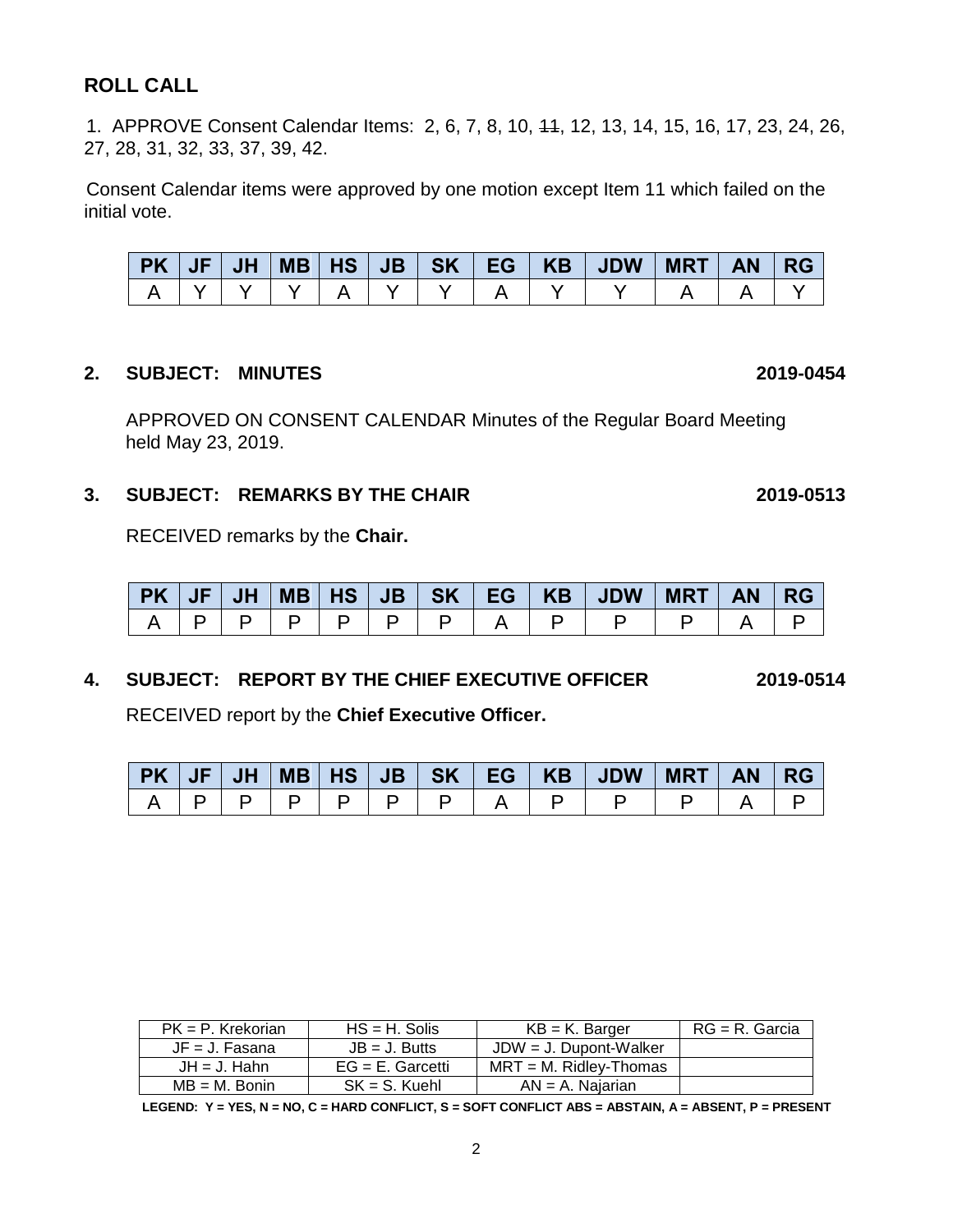## **6. SUBJECT: MEASURE R HIGHWAY SUBREGIONAL PROGRAM 2019-0070 SEMI-ANNUAL UPDATE**

#### APPROVED ON CONSENT CALENDAR:

- A. \$8,384,000 dollars of additional programming within the capacity of the Measure R Highway Subregional Programs and funding changes via the updated project list as shown in Attachment A for:
	- Highway Operational Improvements in Arroyo Verdugo
	- Highway Operational Improvement in Las Virgenes Malibu
	- I-405, I-110, I-105 and SR-91 Ramp and Interchange Improvements (South Bay)
	- I-605 Corridor "Hot Spots" Interchange Improvements in Gateway Cities
	- I-710 South and/or Early Action Projects in Gateway Cities
- B. DEOBLIGATING \$26,993,000 dollars of previously approved Measure R Highway Subregional Program funds for re-allocation at the request of project sponsors;
- C. AUTHORIZING the CEO or his designee to negotiate and execute all necessary agreements for the approved projects.

#### **7. SUBJECT: SOUNDWALL PROGRAM FUNDING, PACKAGE 10 2018-0660**

APPROVED ON CONSENT CALENDAR:

- A. PROGRAMMING an additional \$968,356 for Soundwall Package 10 (Project); and
- B. AUTHORIZING the Chief Executive officer to execute a Funding Agreement with Caltrans to add \$968,356 to Soundwall Package 10 to cover the Supplemental NBSSRs, PS&E and Right of Way expenses for the Project to date.

## **8. SUBJECT: PROGRAM FUNDS FOR SOUNDWALL PACKAGES 12, 13 2019-0244 AND 14**

APPROVED ON CONSENT CALENDAR \$3,000,000 in programming for Phase I, Priority 2, Soundwall Packages 12, 13 and 14 Project Initiation/Project Approval Documents.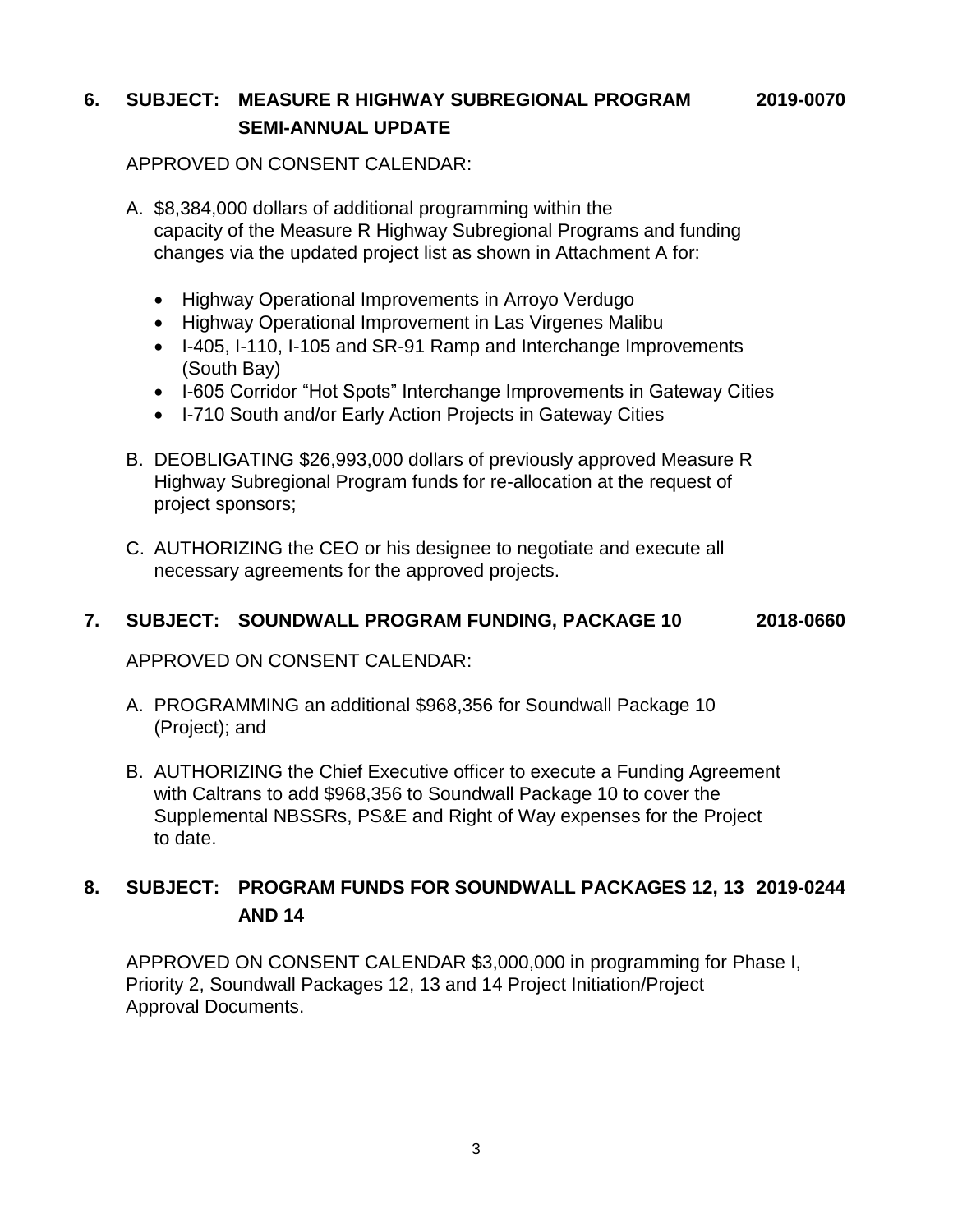#### **10. SUBJECT: HIGHLAND PARK BUSINESS IMPROVEMENT DISTRICT 2019-0246**

AUTHORIZED ON CONSENT CALENDAR the Chief Executive Officer (CEO) to sign the Petition to establish the Highland Park Business Improvement District (BID) for a period of five years commencing January 1, 2020 through December 31, 2024, for an estimated amount not to exceed \$9,239 over the life of the BID renewal.

#### **11. SUBJECT: INFORMATION TECHNOLOGY SERVICES BENCH 2019-0293**

AUTHORIZED UNDER RECONSIDERATION the Chief Executive Officer to:

A. INCREASE authorized funding in the amount of \$13 million for the Information Technology Services Bench (IT Bench) to perform information technology support services on an as-needed task order basis with multiple approved firms (see Attachment C) increasing the cumulative total authorized funding from \$17 million to \$30 million; and

B. AWARD and EXECUTE task orders for a not to exceed amount of \$30 million.

|  |  |  |  |  | PK   JF   JH   MB   HS   JB   SK   EG   KB   JDW   MRT   AN   RG |  |
|--|--|--|--|--|------------------------------------------------------------------|--|
|  |  |  |  |  |                                                                  |  |

#### **12. SUBJECT: FY20 AUDIT PLAN 2019-0254**

ADOPTED ON CONSENT CALENDAR the FY20 Proposed Audit Plan.

#### **13. SUBJECT: EXCESS LIABILITY INSURANCE PROGRAM 2019-0182**

AUTHORIZED ON CONSENT CALENDAR the Chief Executive Officer to negotiate and purchase Public Entity excess liability policies with up to \$300 million in limits with an \$8 million self-insured retention at a cost not to exceed \$6.9 million for the 12-month period effective August 1, 2019 to August 1, 2020.

### **14. SUBJECT: FISCAL YEAR 2020 TRANSIT FUND ALLOCATIONS 2019-0243**

APPROVED ON CONSENT CALENDAR:

A. \$2.4 billion in FY20 Transit Fund Allocations for Los Angeles County jurisdictions, transit operators and Metro operations as shown in Attachment A. These allocations comply with federal, state and local regulations and LACMTA Board approved policies and guidelines;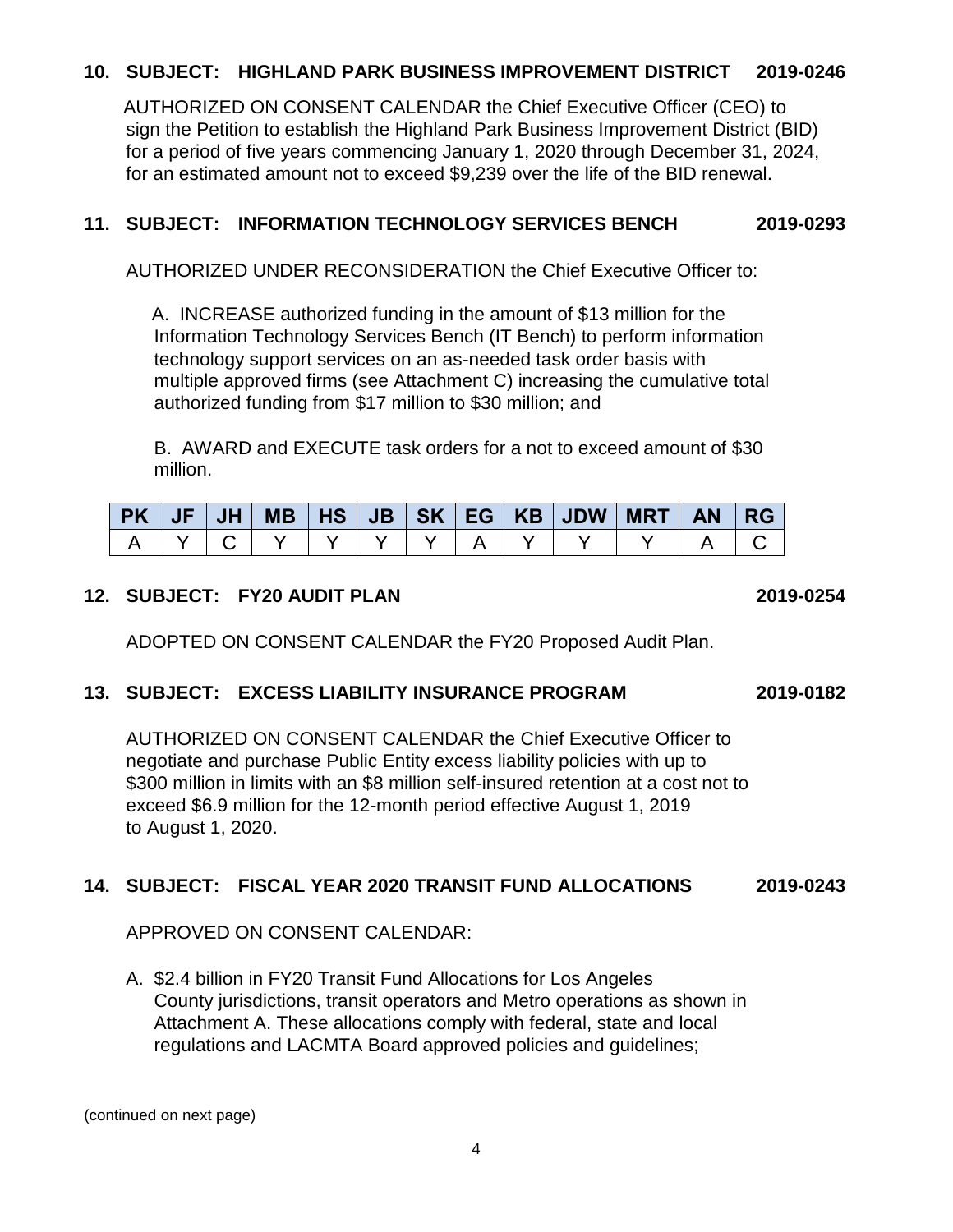- B. fund exchange of Federal Section 5307 discretionary funds awarded to the Southern California Regional Transit Training Consortium (SCRTTC) through Long Beach Transit in the amount of \$300,000 with Metro's TDA Article 4 allocation;
- C. fund exchanges in the amount totaling \$13.8 million of Metro's Federal Section 5307 share with Municipal Operators' shares of Federal Sections 5337 and 5339;
- D. AUTHORIZING the Chief Executive Officer to adjust FY20 Federal Section 5307 (Urbanized Formula), Section 5339 (Bus and Bus Facilities) and Section 5337 (State of Good Repair) allocations upon receipt of final apportionments from the Federal Transit Authority and amend FY20 budget as necessary to reflect the aforementioned adjustment;
- E. AUTHORIZING the Chief Executive Officer to negotiate and execute all necessary agreements to implement the above funding programs; and
- F. ADOPTING a resolution designating Transportation Development Act (TDA) and State Transit Assistance (STA) fund allocations are in compliance with the terms and conditions of the allocations (Attachment C).

## **15. SUBJECT: LOCAL RETURN PROPOSITION C AND MEASURE R 2019-0366 CAPITAL RESERVE**

AUTHORIZED ON CONSENT CALENDAR the Chief Executive Officer to negotiate and execute all necessary agreements between Los Angeles County Metropolitan Transportation Authority (LACMTA) and the Cities for their Capital Reserve Account as approved; and:

- A. ESTABLISH Proposition C Local Return funded Capital Reserve Account for the Cities of Bell, El Monte, and South Gate; and
- B. ESTABLISH Measure R Local Return funded Capital Reserve Account for the Cities of El Monte and Glendale.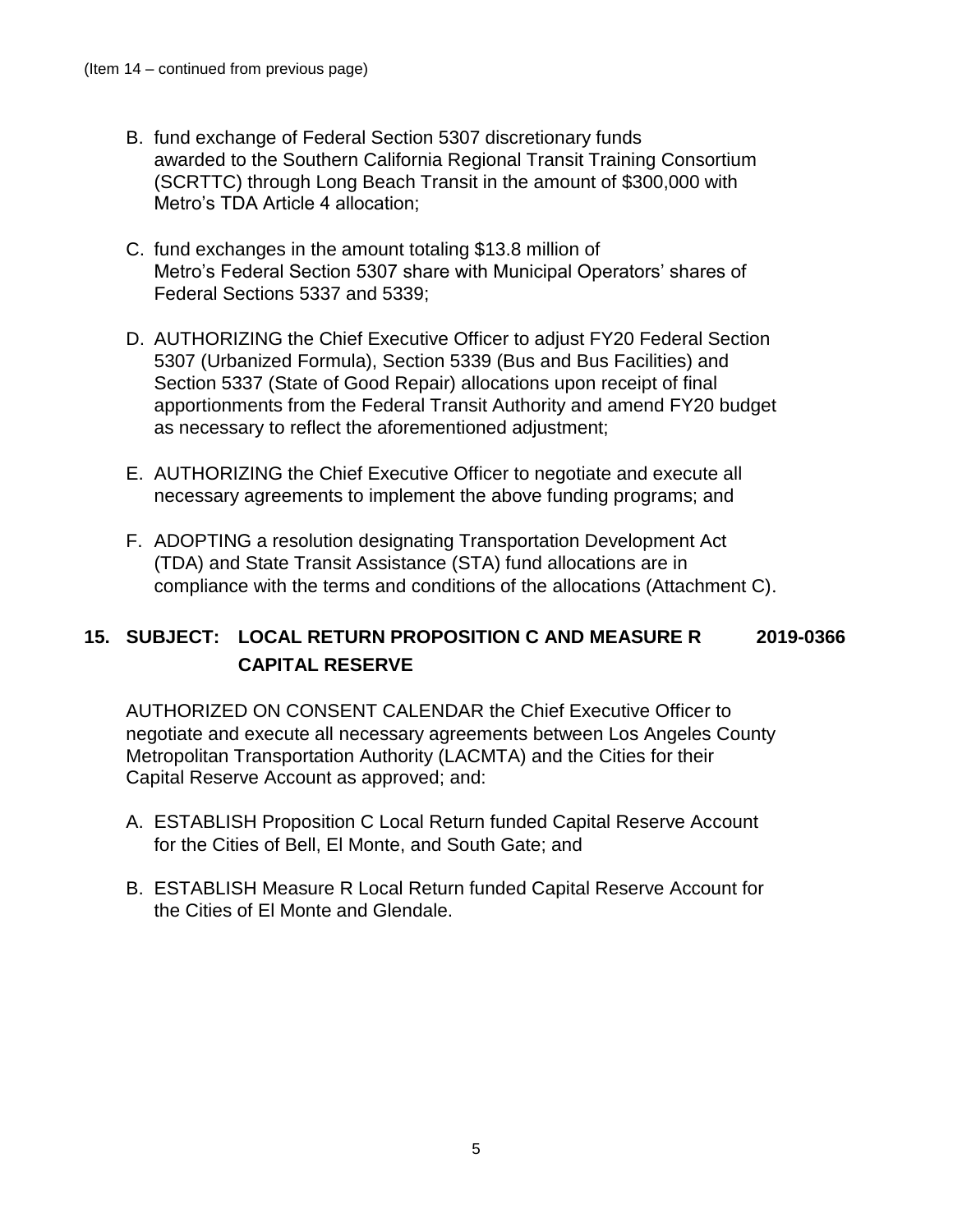# **16. SUBJECT: TRANSPORTATION DEVELOPMENT ACT (TDA) ARTICLE 2019-0386 8 FUND PROGRAM**

#### ADOPTED ON CONSENT CALENDAR:

- A. Findings and Recommendations (Attachment A) for allocating fiscal year (FY) 2019-20 Transportation Development Act (TDA) Article 8 funds estimated at \$28,747,096 as follows:
	- 1. In the City of Avalon, there are no unmet transit needs that are reasonable to meet, therefore TDA Article 8 funds (Attachment B) in the amount of \$164,382 may be used for street and road projects, or transit projects, as described in Attachment A;
	- 2. In the Cities of Lancaster and Palmdale, there are no unmet transit needs that are reasonable to meet. In the Cities of Lancaster and Palmdale and the unincorporated portions of North County transit needs can be met using other existing funding sources. Therefore, the TDA Article 8 funds in the amount of \$6,862,652 and \$6,756,613 (Lancaster and Palmdale, respectively) may be used for street and road purposes and/or transit, as long as their transit needs continue to be met;
	- 3. In the City of Santa Clarita, there are no unmet transit needs that are reasonable to meet. In the City of Santa Clarita and the unincorporated portions of the Santa Clarita Valley, existing transit needs can be met through the recommended actions using other funding sources. Therefore, TDA Article 8 funds in the amount of \$9,170,814 for the City of Santa Clarita may be used for street and road and/or transit, as long as their transit needs continue to be met;
	- 4. In the Los Angeles County Unincorporated areas of North County, the areas encompassing both the Antelope Valley and the Santa Clarita Valley, transit needs are met with other funding sources, such as Proposition A and Proposition C Local Return. Therefore, TDA Article 8 funds in the amount of \$5,792,635 may be used for street and road purposes and/or transit, as long as their transit needs continue to be met; and
	- B. A resolution (Attachment C) making a determination of unmet public transportation needs in the areas of Los Angeles County outside the Metro service area.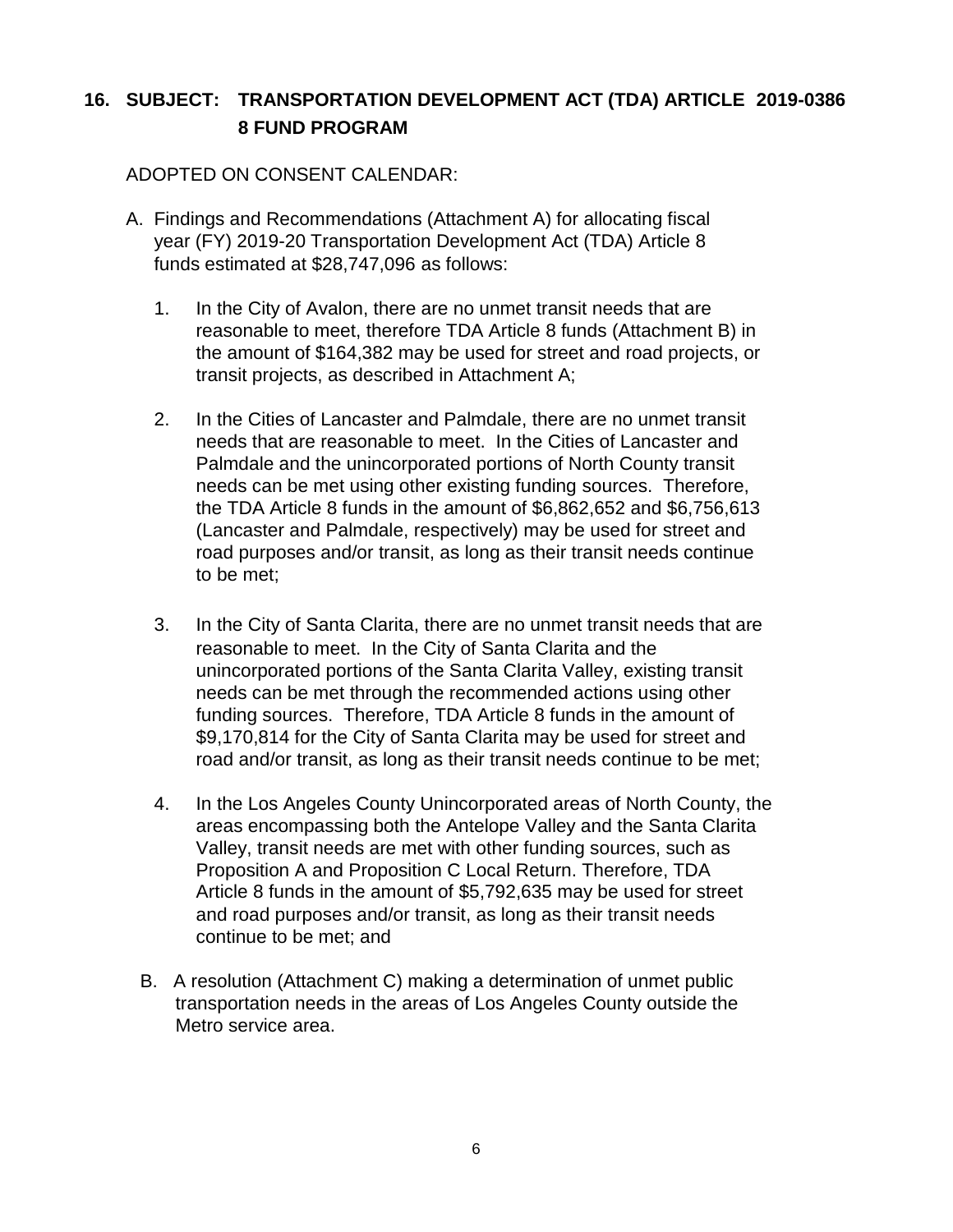### **17. SUBJECT: ACCESS SERVICES PROPOSED FISCAL YEAR 2020 2019-0423 BUDGET**

#### APPROVED ON CONSENT CALENDAR:

- A. local and federal funding request for Access Services (Access) in an amount not to exceed \$103,425,544 for FY20. This amount includes:
	- Local funds for operating and capital expenses in the amount of \$97,870,848;
	- Local funds paid directly to Metrolink for its participation in Access' Free Fare Program in the amount of \$2,266,696;
	- Programming of Federal Surface Transportation Block Grant (STBG) Program funds for operating expenses in the amount of \$3,288,000; and
- B. AUTHORIZING the Chief Executive Officer to negotiate and execute all necessary agreements to implement the above funding programs.

#### **18. SUBJECT: LONG RANGE TRANSPORTATION PLAN UPDATE 2018-0819**

RECEIVED AND FILED status report on the Long Range Transportation Plan (LRTP) Update, including the following informational items:

- A. Draft Baseline Understanding Framework; and
- B. Draft Values Framework.

|  |  |  |  | PK   JF   JH   MB   HS   JB   SK   EG   KB   JDW   MRT   AN   RG |  |  |
|--|--|--|--|------------------------------------------------------------------|--|--|
|  |  |  |  |                                                                  |  |  |

#### **18.1 SUBJECT: DEFINING EQUITY FOCUS COMMUNITIES 2019-0516**

APPROVED Motion by Directors Bonin, Garcia, Solis, Kuehl, Hahn and Dupont-Walker that the Board direct the CEO to:

- A. Adopt Equity Focus Communities as a working definition under the first pillar of the Equity Platform;
- B. Utilize this definition of Equity Focus Communities to evaluate scenarios in planning efforts currently underway, including NextGen and Congestion Pricing, along with supplemental metrics if necessary and appropriate;

(continued on next page)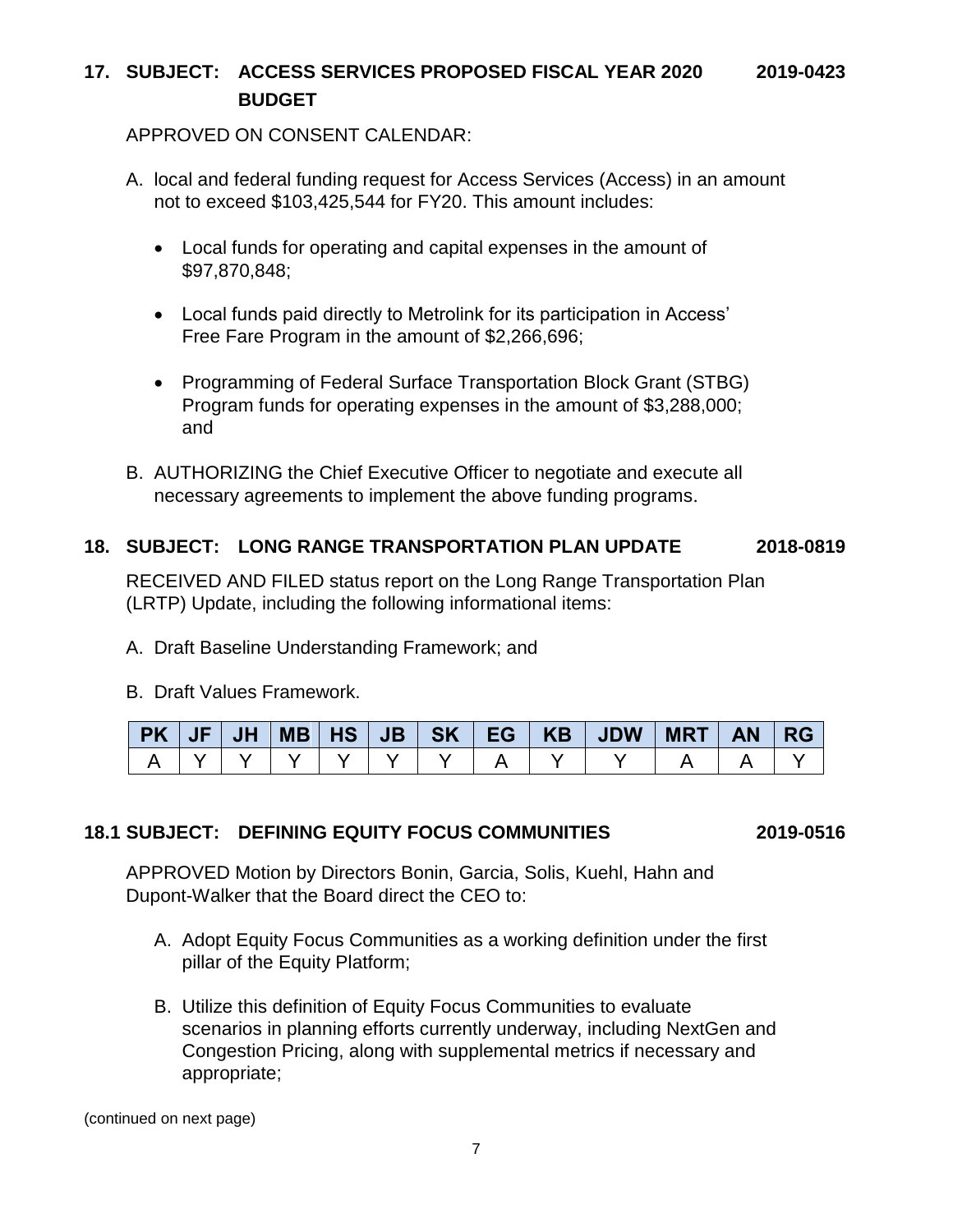- C. Continue to refine the definition and applicability of Equity Focus Communities through the development of the LRTP and in consultation with the Policy Advisory Council and Chief Equity Officer.
- D. Report back to the Board on the status of hiring the Chief Equity Officer.

|  |  |  |  | $PK$   JF   JH   MB   HS   JB   SK   EG   KB   JDW   MRT | <b>AN</b> | <b>RG</b> |
|--|--|--|--|----------------------------------------------------------|-----------|-----------|
|  |  |  |  |                                                          |           |           |

#### **22. SUBJECT: TRANSIT TO PARKS STRATEGIC PLAN 2018-0774**

ADOPTED AS AMENDED the Transit to Parks Strategic Plan.

#### **22.1 SUBJECT: TRANSIT TO PARKS AMENDING MOTION 2019-0532**

APPROVED Motion by Directors Kuehl, Solis, Fasana, Barger and Garcetti that the Board direct the CEO to:

- 1. Designate a Metro Transit to Parks liaison responsible for internal and external coordination of Transit to Parks Strategic Plan activities and monitoring.
- 2. Create marketing and promotional materials for existing and future transit lines serving parks and open space areas including a web based access tool, identifying transit routes to public lands.
- 3. Perform outreach to Councils of Government (COGs), parks organizations, municipal operators and other partner agencies to promote the Transit to Parks Strategic Plan as a resource and encourage funding and implementation partnerships.
- 4. Collaborate with the Los Angeles County Open Space District by contributing \$1 million in funding to create a grant program for cities and non-profits to fund transit to parks programs and initiatives.
- 5. Pursue discretionary funding opportunities for Transit to Parks Strategic Plan activities including providing grant writing assistance to eligible partner agencies and non-profits.
- 6. Collaborate with County of Los Angeles Department of Parks and Recreation to determine a baseline number of Los Angeles County residents who lack a 10 minute walk or ride to a park. Support County of Los Angeles Parks in updating that data in congruence with the LA County Park Needs Assessment every 5-8 years.
- 7. Utilize the Transit to Parks Strategic Plan as a guiding document in the development of a Regional Service Concept through the NextGen Bus Study.
- 8. Utilize the information contained in this board report and accompanying study in the formation of the recommendations to integrate transit-to-parks planning into 28x'28 and Measure M project planning.
- 9. Report back to the Board every 6 months with status updates.

|  |  |  |  | PK   JF   JH   MB   HS   JB   SK   EG   KB   JDW   MRT   AN   RG |  |  |
|--|--|--|--|------------------------------------------------------------------|--|--|
|  |  |  |  |                                                                  |  |  |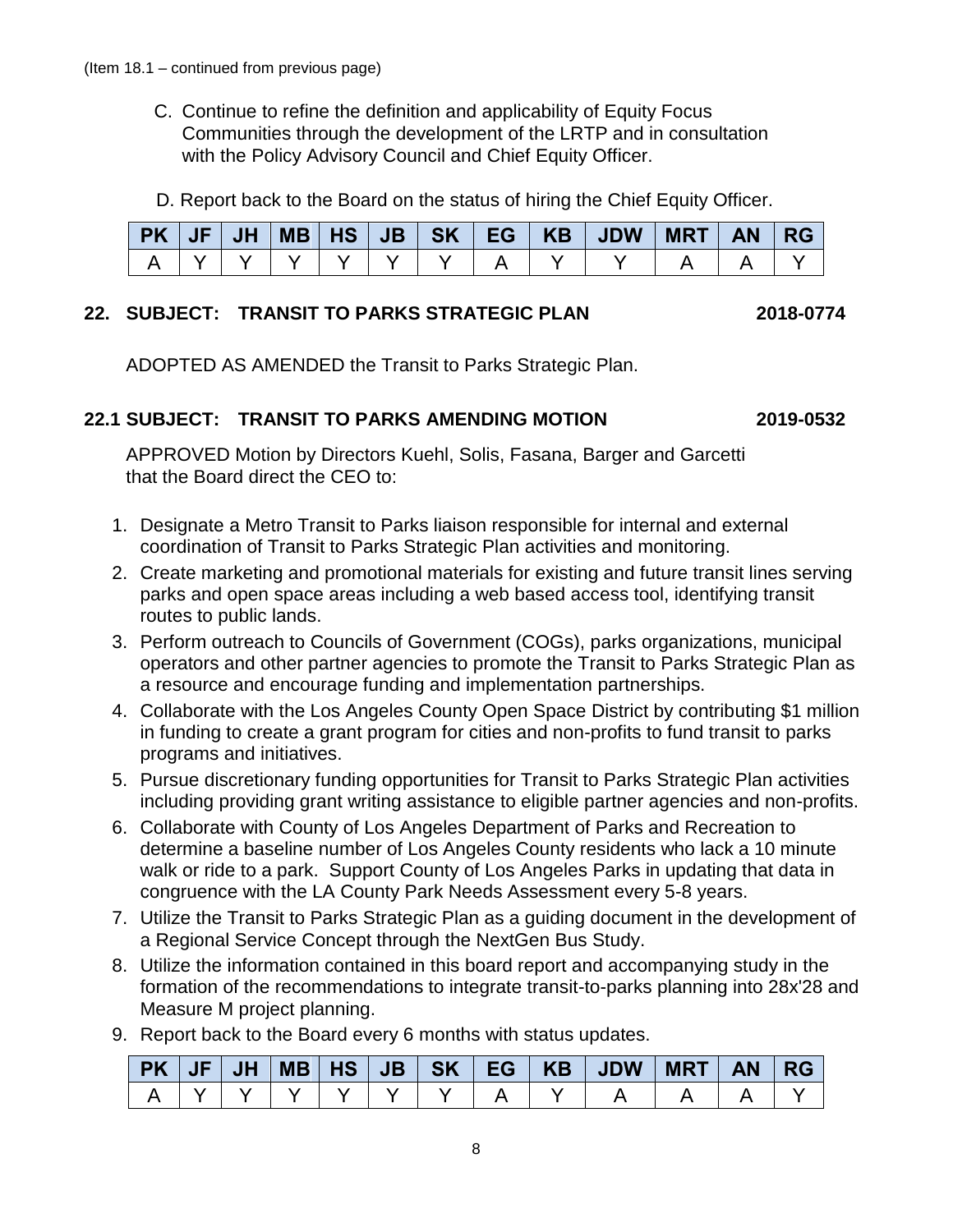ADOPTED ON CONSENT CALENDAR Development Guidelines (Attachment A) for the joint development of 3.12 acres of Metro-owned property at the Division 6 site located in the Venice community.

# **24. SUBJECT: FIRST/LAST MILE PLANS: AVIATION/96TH ST. STATION 2019-0170 AND GOLD LINE FOOTHILL EXTENSION 2B**

APPROVED ON CONSENT CALENDAR:

- A. ADOPTING Aviation/96th St. Station First/Last Mile Plan;
- B. ADOPTING Gold Line Foothill Extension 2B First/Last Mile Plan; and
- C. DIRECTING staff to return to the Board with implementation recommendations following completion of the First/Last Mile Guidelines in fall 2019.

#### **26. SUBJECT: LINK UNION STATION PROJECT 2019-0420**

APPROVED ON CONSENT CALENDAR:

- A. CERTIFYING the Final Environmental Impact Report (FEIR);
- B. AUTHORIZING the Chief Executive Officer (CEO) to file a Notice of Determination with the Los Angeles County Clerk and the State of California Clearinghouse;
- C. ADOPTING the:
	- 1. Findings of Fact and Statement of Overriding Considerations in accordance with the California Environmental Quality Act (CEQA) and
	- 2. Mitigation Monitoring and Reporting Plan (MMRP).

# **27. SUBJECT: FEDERAL FUNDING EXCHANGE WITH COUNTY OF LOS 2019-0424 ANGELES ON STATE ROUTE 126/COMMERCE CENTER DRIVE INTERCHANGE PROJECT**

APPROVED ON CONSENT CALENDAR the amendment of the repayment schedule of federal Surface Transportation Program-Local (STP-L) funds with non-federal funds in the Exchange Agreement between the County of Los Angeles(County) and the Los Angeles County Metropolitan Transportation Authority (Metro) for the State Route 126/Commerce Center Drive Interchange Project, as shown in Attachment A.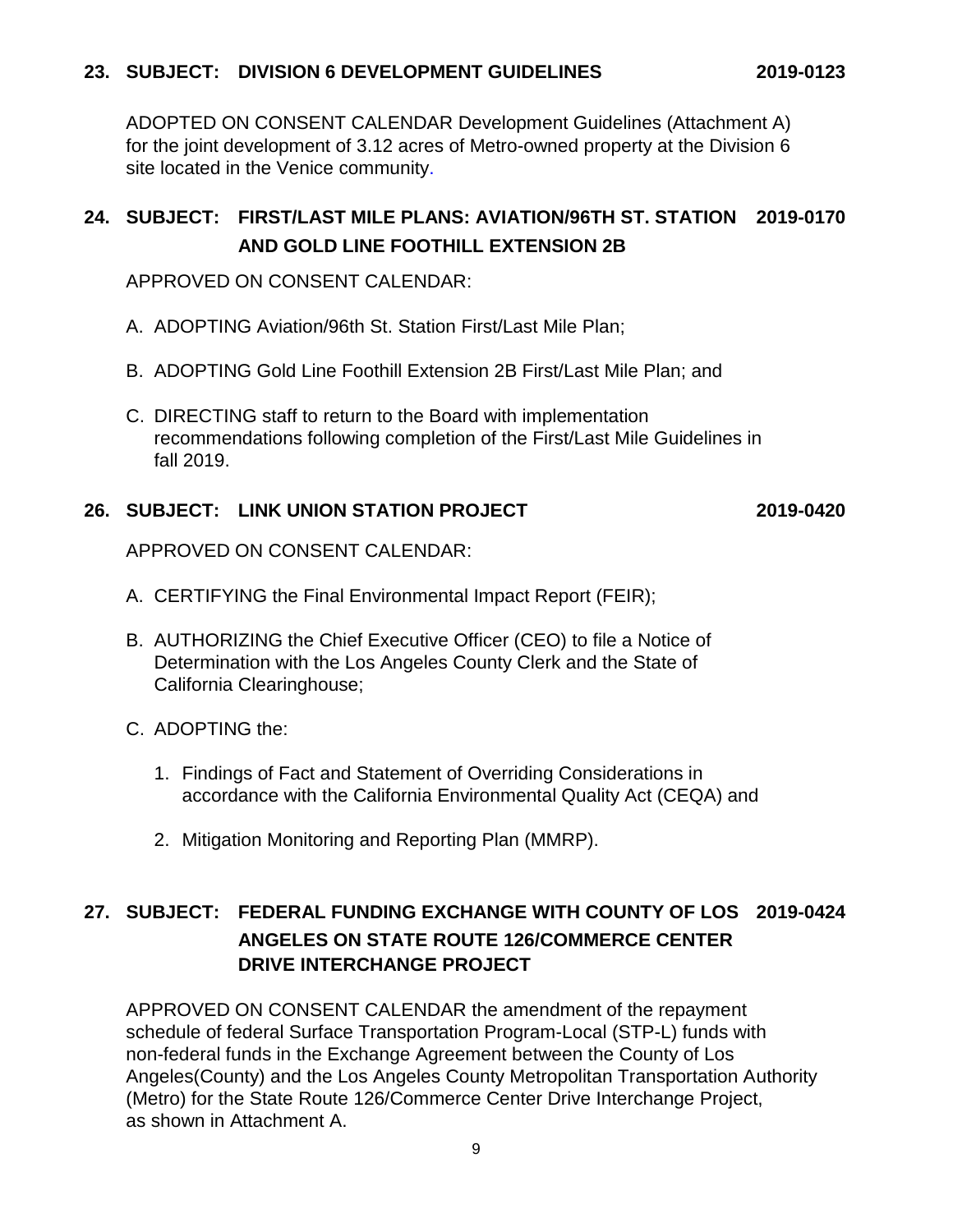### **28. SUBJECT: LONE HILL TO WHITE DOUBLE TRACK 2019-0430**

APPROVED ON CONSENT CALENDAR:

- A. DETERMINING that the Lone Hill to White Double Track Project is Statutorily Exempt, pursuant to California Environmental Quality Act Guidelines Section 15275 (a) and (b); and,
- B. DIRECTING staff to file a CEQA Notice of Exemption for the LHW Double Track Project with the Los Angeles County Clerk.

### **30. SUBJECT: ORAL REPORT ON NEW BLUE PHASE 2 SERVICE 2019-0147 UPDATE**

RECEIVED oral report on New Blue Phase 2 Service Update.

| PK | <b>JF</b> | JH | MB   HS | JB | SK V | EG I | <b>KB</b> | <b>JDW</b> | <b>MRT</b> | <b>RG</b> |
|----|-----------|----|---------|----|------|------|-----------|------------|------------|-----------|
|    |           |    |         |    |      |      |           |            |            |           |

#### **31. SUBJECT: MEMBERSHIP ON METRO SERVICE COUNCILS 2019-0268**

APPROVED ON CONSENT CALENDAR Nominees for membership on Metro's Service Councils.

#### **32. SUBJECT: ENGINE OIL FOR METRO BUS FLEET 2019-0235**

AUTHORIZED ON CONSENT CALENDAR the Chief Executive Officer to execute Contract Modification No. 7 to Contract No. VM67502000, Engine Oil, with Rosemead Oil Products, Incorporated to provide engine oil for Metro's bus fleet, in the amount of \$252,000, increasing the total Contract value from \$1,789,600 to \$2,041,600.

# **33. SUBJECT: A650-2015, HEAVY RAIL VEHICLE MODERNIZATION AND 2019-0152 CRITICAL COMPONENT REPLACEMENT PROGRAM**

AUTHORIZED ON CONSENT CALENDAR the Chief Executive Officer to execute Contract Modification No. 4 for consultant Technical and Program Management Support Services for the A650 Heavy Rail Vehicle Modernization and Critical Component Replacement Program (MCCRP), Contract No. OP30433488, with LTK Engineering Services, extending the contract for a period of performance by ten (10) months in the not-to-exceed amount of \$993,693 for a new total contract value of \$5,488,530.

|  |  |  |  |  | PK   JF   JH   MB   HS   JB   SK   EG   KB   JDW   MRT   AN   RG |  |
|--|--|--|--|--|------------------------------------------------------------------|--|
|  |  |  |  |  |                                                                  |  |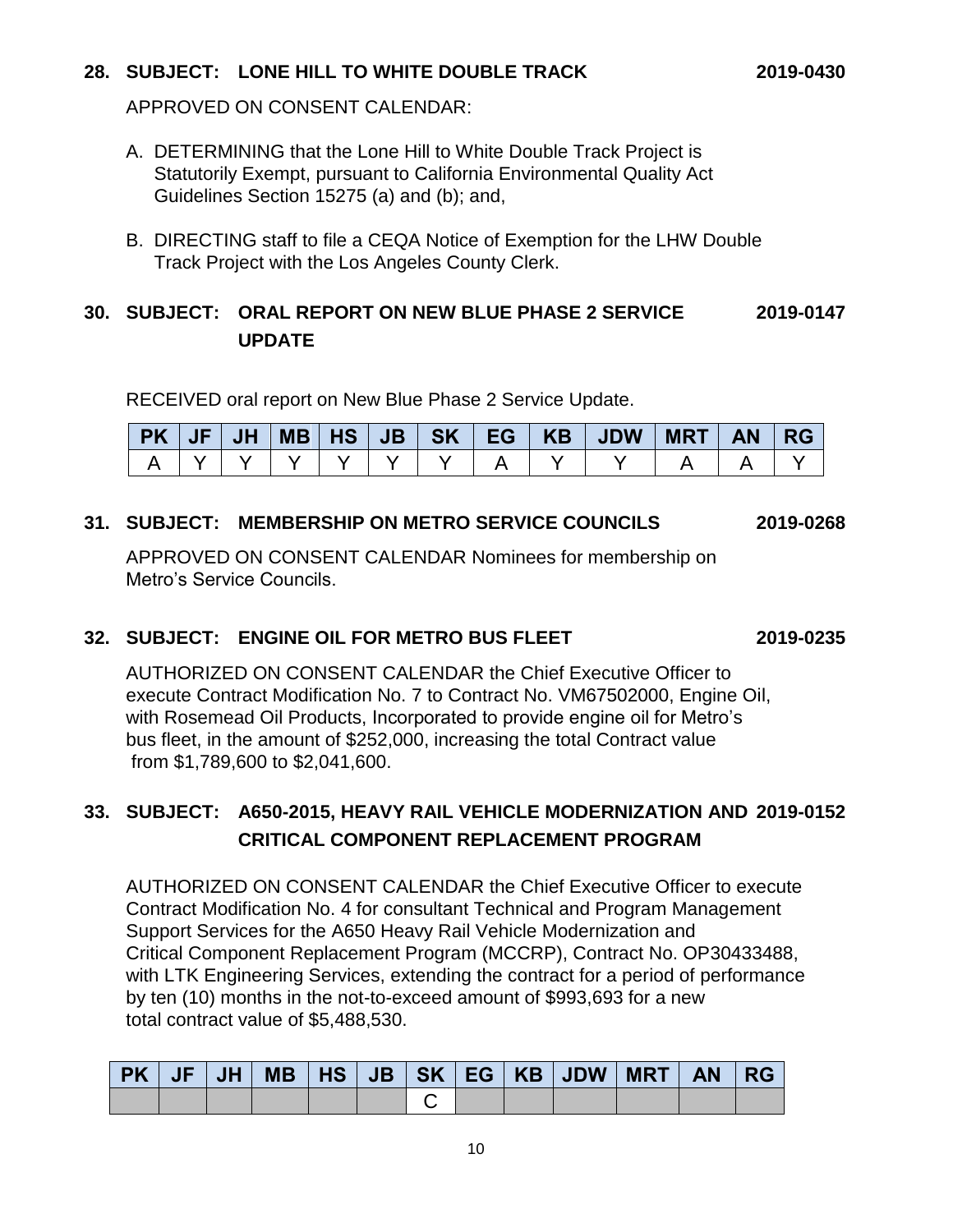# **34. SUBJECT: GRAFFITI ABATEMENT, LANDSCAPE AND IRRIGATION 2019-0262 MAINTENANCE, AND TRASH AND VEGETATION REMOVAL SERVICES**

AUTHORIZED the Chief Executive Officer to:

- A. EXECUTE Modification No. 5 to Contract No. OP3569100, for Region 1 with Woods Maintenance Services, Inc., to provide graffiti abatement, landscape and irrigation maintenance, and trash and vegetation removal services throughout Metro Red Line (MRL), Metro Purple Line, Metro Orange Line (MOL), inactive rights-of-way (IROWs) and various bus and rail locations within the geographical area specified as Region 1, to exercise option year two in the amount of \$5,462,340, increasing the total contract not-to-exceed amount from \$22,084,754.50 to \$27,547,094.50 and extending the contract term from October 1, 2019 to September 30, 2020;
- B. EXECUTE Modification No. 4 to Contract No. OP3635700, for Region 2 with Parkwood Landscape Maintenance, Inc., to provide graffiti abatement, landscape and irrigation maintenance, and trash and vegetation removal services throughout Pasadena Gold Line (PGL), IROWs and various bus and rail locations within the geographical area specified as Region 2, to exercise and increase the value of option year two by \$929,031 from \$4,568,300 to \$5,497,331, increasing the total contract value from \$20,106,244 to \$25,603,575 and extending the contract term from October 1, 2019 to September 30, 2020;
- C. EXECUTE Modification No. 6 to Contract No. OP3569500, for Region 3 with Woods Maintenance Services, Inc., to provide graffiti abatement, landscape and irrigation maintenance, and trash and vegetation removal services throughout Metro Expo Line (Expo), Metro Green Line (MGL), IROWs and various bus and rail locations within the geographical area specified as Region 3, to exercise and increase the value of option year two by \$1,396,884 from \$5,751,654 to \$7,148,538, increasing the total contract value from \$28,253,220 to \$35,401,758 and extending the contract term from October 1, 2019 to September 30, 2020; and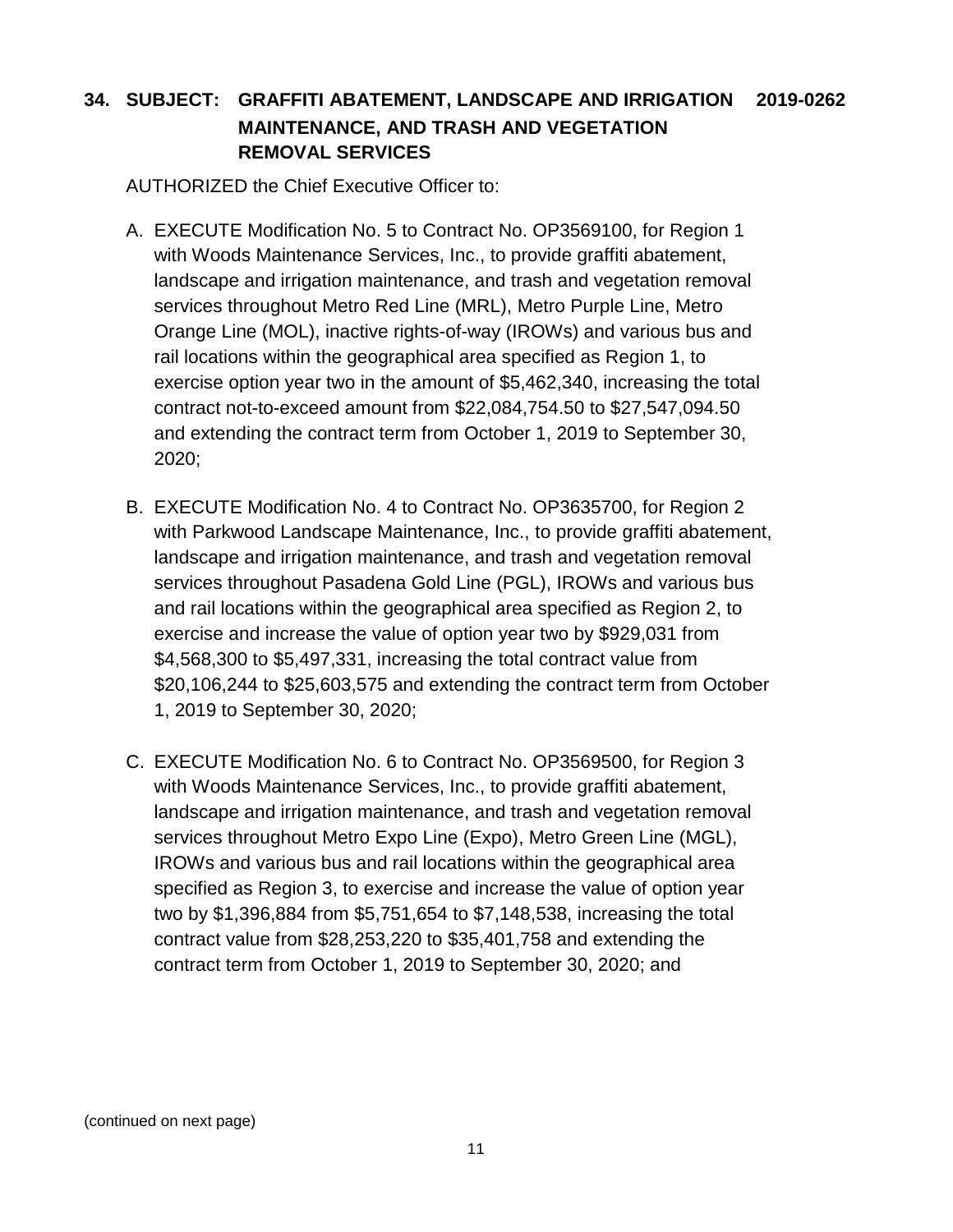D. EXECUTE Modification No. 8 to Contract No. OP3638300, for Region 4 with Parkwood Landscape Maintenance, Inc., to provide graffiti abatement, landscape and irrigation maintenance, and trash and vegetation removal services throughout Metro Blue Line (MBL), Harbor Transitway (HTW), IROWs and various bus and rail locations within the geographical area specified as Region 4, to exercise option year two in the amount of \$4,688,234.16, increasing the total contract value from \$16,932,886.64 to \$21,621,120.80 and extending the contract term from October 1, 2019 to September 30, 2020.

| PK JF JH |  |  |  |  | MB HS JB SK EG KB JDW | <b>MRT</b> | AN/ | <b>RG</b> |
|----------|--|--|--|--|-----------------------|------------|-----|-----------|
|          |  |  |  |  |                       |            |     |           |

# **34.1 SUBJECT: GRAFFITI ABATEMENT, LANDSCAPE AND IRRIGATION 2019-0518 MAINTENANCE AND TRASH AND VEGETATION REMOVAL SERVICES**

APPROVED Motion by Director Solis that the Board direct the CEO to:

- A. Explore utilizing organizations that employ at-risk youth such as conservation corps as part of the contract modifications being requested; and
- B. Report back in July 2019 on Directive A.

|  |  |  |  | $PK$   JF   JH   MB   HS   JB   SK   EG   KB   JDW   MRT   AN   RG |  |  |
|--|--|--|--|--------------------------------------------------------------------|--|--|
|  |  |  |  |                                                                    |  |  |

### **37. SUBJECT: INSPECTION OF STRUCTURES CONTRACT 2019-0064**

APPROVED ON CONSENT CALENDAR:

A. AUTHORIZING the Chief Executive Officer to execute a seven-year firm fixed price Contract No. AE133246000, with Alta Vista Solutions for the inspection of Metro structures including light rail, roadway, bikeway, and busway bridges, elevated stations, subway tunnels, and retaining walls comprising a base term of five years in the amount of \$6,248,047; two, one-year options in the amount of \$665,174 for option year one and \$1,318,399 for option year two, and \$130,223 for an additional 15 inspections to accommodate additional assets that may be brought on line during the life of the contract, for a combined total of \$8,361,8463 subject to the resolution of protest(s), if any; and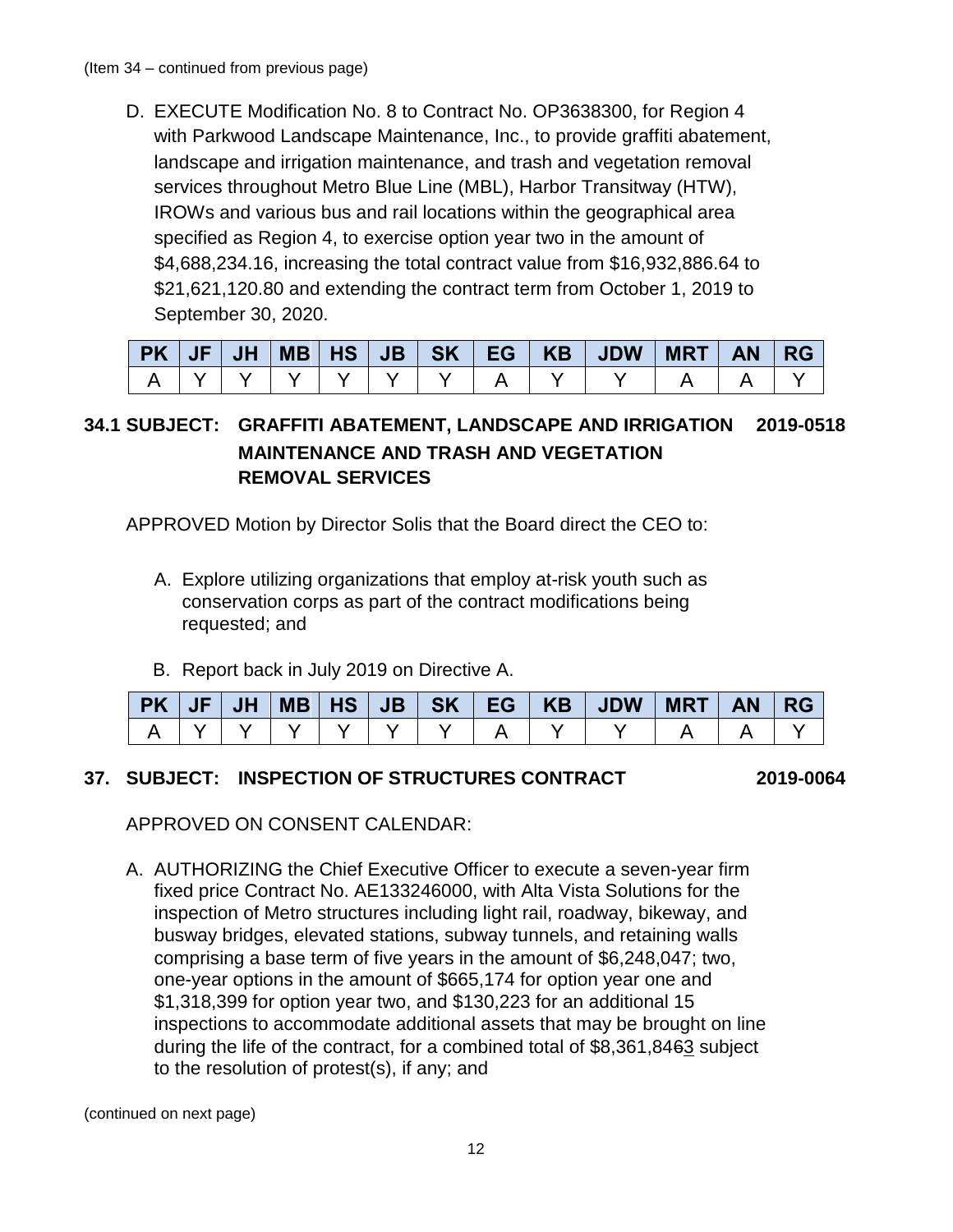B. contract Modification Authority specific to Contract No. AE133246000 in the amount of \$1,672,369 or 20% of the total contract value, to cover any unforeseen issues that may arise during the course of the contract.

|  |  |  |  | PK   JF   JH   MB   HS   JB   SK   EG   KB   JDW   MRT   AN   RG |  |  |
|--|--|--|--|------------------------------------------------------------------|--|--|
|  |  |  |  |                                                                  |  |  |

# **38. SUBJECT: METRO PILOT CRENSHAW/LAX TRANSIT PROJECT 2019-0380 BUSINESS SOLUTION CENTER**

AUTHORIZED the Chief Executive Officer to:

- A. EXECUTE Modification No. 3 to Contract No. PS2890900 with Del Richardson & Associates, Inc. (DRA) for professional services to support the ongoing implementation of the Metro Pilot Crenshaw/LAX Transit Project Business Solution Center (BSC) in an amount not to exceed \$582,117, increasing the total contract value from \$949,008 to \$1,531,125 and extending the period of performance for up to two years; and
- B. RECEIVE AND FILE the status report of the Crenshaw/LAX BSC.

| $PK$ JF | <b>JH</b> |  |  |  | MB   HS   JB   SK   EG   KB   JDW | MRT | AN RG |  |
|---------|-----------|--|--|--|-----------------------------------|-----|-------|--|
|         |           |  |  |  |                                   |     |       |  |

### **38.1 SUBJECT: METRO PILOT CRENSHAW/LAX TRANSIT PROJECT 2019-0521 BUSINESS SOLUTIONS CENTER**

APPROVED AS AMENDED Motion by Hahn, Solis, Butts, Garcia, Najarian and Ridley-Thomas to direct the CEO to:

- 1. Transition the Metro Business Solutions Center from a pilot to a permanent program, and expand the program to all upcoming light rail projects in the Measure M pipeline.
- 2. Evaluate and measure the impact of the current Metro Business Solutions Center and identify areas of improvement.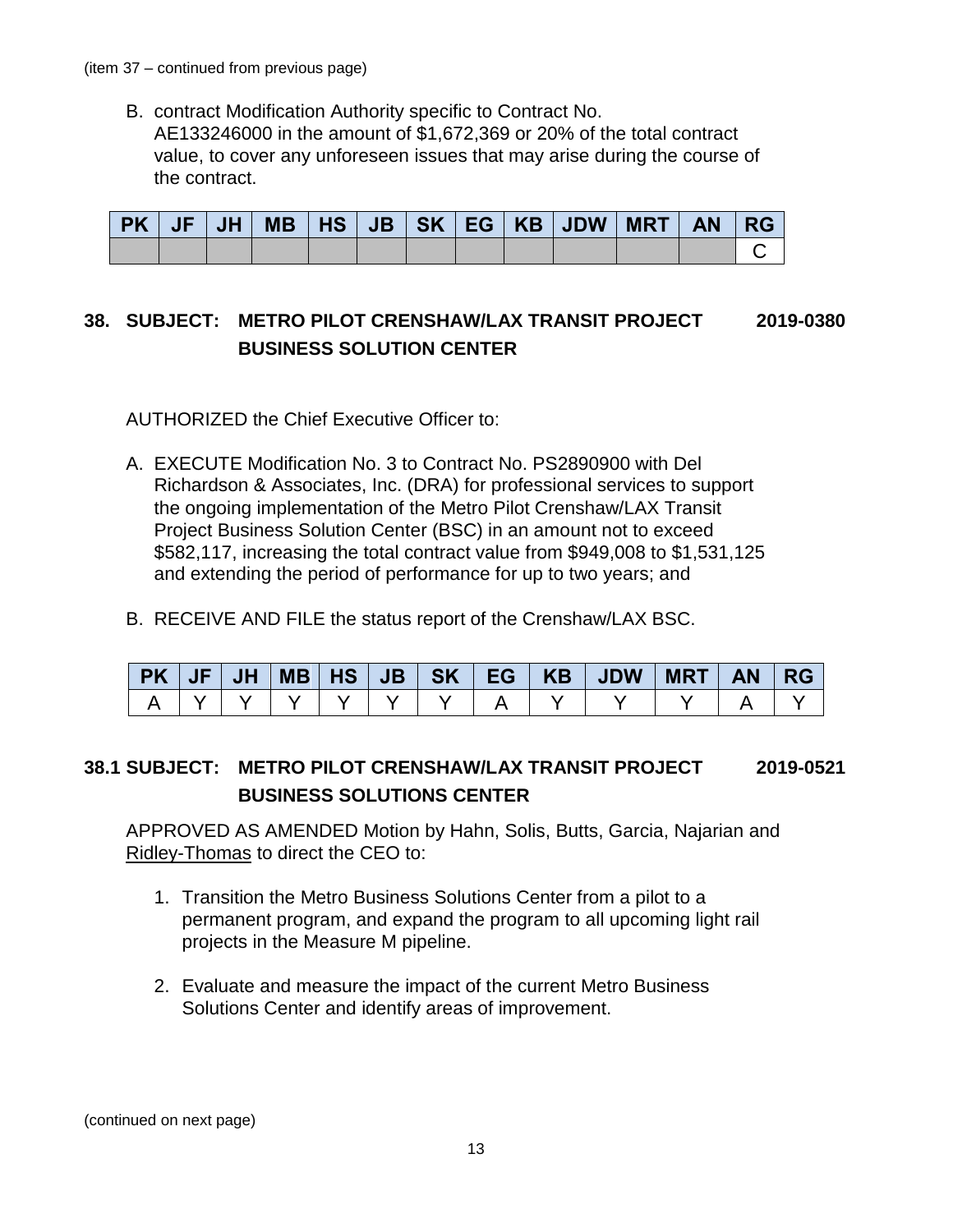- 3. Propose a funding formula for the expanded Business Solutions Center, including the following equity criteria:
	- a. The estimated number of small and micro businesses impacted for each respective light rail project.
	- b. Percentage of businesses impacted that serve primarily low-income populations.
	- c. Number of businesses that operate in Disadvantaged Communities.
- 4. Coordinate with the Vendor/Contract Management to ensure that the expanded Metro Business Solutions Center complimenting Business Interruption Fund Program is properly timed according to each project's construction schedule working with the community based organization which will tailor the needs of the communities on the project corridors.
- 5. Request staff to report back in 90 days with implementation criteria and how it will be applied.

|  |  |  |  | $PK$   JF   JH   MB   HS   JB   SK   EG   KB   JDW   MRT   AN   RG |  |  |
|--|--|--|--|--------------------------------------------------------------------|--|--|
|  |  |  |  |                                                                    |  |  |

### **39. SUBJECT: METRO SUSTAINABLE ACQUISITION PROGRAM 2019-0397**

AUTHORIZED ON CONSENT CALENDAR the implementation of an enterprise-wide Metro Sustainable Acquisition Program.

#### **40. SUBJECT: STATE AND FEDERAL REPORT 2019-0046**

RECEIVED AND FILED State and Federal Legislative Report and;

- **40.1** APPROVED amending motion by Directors Garcetti, Ridley-Thomas, Kuehl, Bonin and Barger that the Board direct the CEO to:
	- A. Amend the 2019 State and Federal Legislative Programs to support legislation, initiatives, and programs for additional funding, services, and resources to address the current homelessness crisis, including any opportunities for direct assistance to Metro and partner agencies; and
	- B. Report quarterly on Metro's homelessness efforts beginning in the September 2019 Board cycle.

| PK   JF | <b>JHT</b> |  | $MB$ $HS$ $JB$ |  | SK   EG   KB   JDW | <b>MRT</b> | <b>AN</b> | <b>RG</b> |
|---------|------------|--|----------------|--|--------------------|------------|-----------|-----------|
|         |            |  |                |  |                    |            |           |           |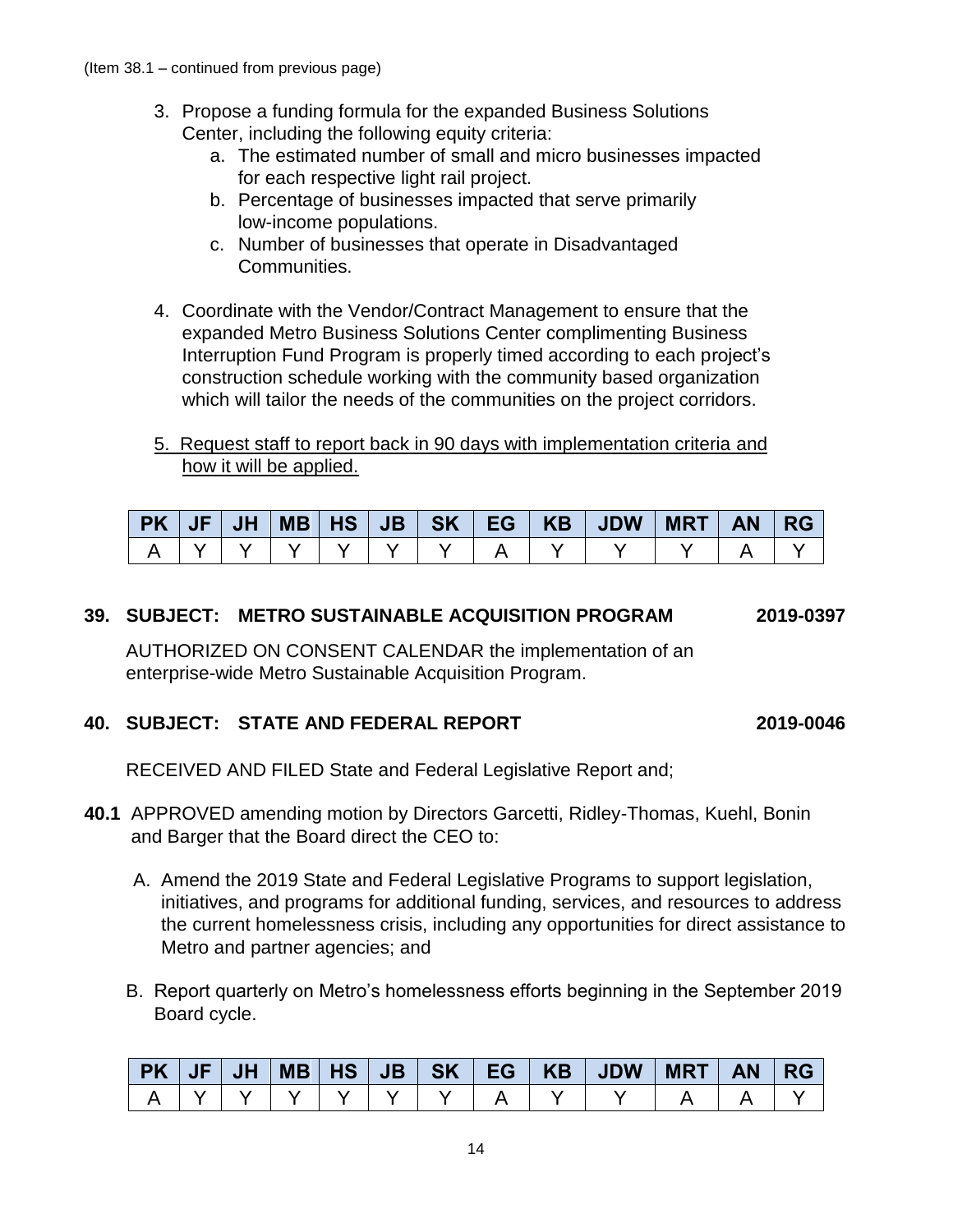#### **41. SUBJECT: STATE LEGISLATION 2019-0455**

ADOPTED revised staff recommended position:

A. Assembly Bill 1112 (Friedman) - Shared mobility devices: local regulation. **OPPOSE UNLESS AMENDED**

| $PK$ $JF$ | $JH$ $V$ |  |  |  | MB   HS   JB   SK   EG   KB   JDW   MRT | AN RG |  |
|-----------|----------|--|--|--|-----------------------------------------|-------|--|
|           |          |  |  |  |                                         |       |  |

#### **42. SUBJECT: FEDERAL LEGISLATION 2019-0457**

ADOPTED ON CONSENT CALENDAR staff recommended position:

A. Senate Bill 846 (Cornyn) / House Resolution 2739 (Rouda) - Federal Funding Prohibition on State-Owned Rolling Stock Firms Based in China **WORK WITH AUTHOR**

#### **45. SUBJECT: BOARD OFFICERS 2019-0476**

ELECTED Director Solis as 2<sup>nd</sup> Vice Chair.

|  |  |  |  | PK   JF   JH   MB   HS   JB   SK   EG   KB   JDW   MRT   AN   RG |  |  |
|--|--|--|--|------------------------------------------------------------------|--|--|
|  |  |  |  |                                                                  |  |  |

### **46. SUBJECT: DESTINATION CRENSHAW 2019-0517**

RECEIVED oral report on Destination Crenshaw.

# **46.1 SUBJECT: OPPORTUNITIES TO COORDINATE AND SUPPORT 2019-0533 IMPLEMENTATION OF DESTINATION CRENSHAW ALONG THE CRENSHAW/LAX LINE**

APPROVED Motion by Directors Ridley-Thomas, Garcetti, Kuehl and Dupont-Walker to request that the Chief Executive Officer report back to the Metro Board of Directors during the July 2019 board cycle with a strategy on how best to support implementation of the *Destination Crenshaw* project in a manner that is cohesive with the final stages of construction of the Crenshaw/LAX Line. Specific attention should be given to the feasibility of supporting the development of the improvements located on Metro-owned or adjacent sites, and in partnership with Metro Joint Development projects, consistent with the *Destination Crenshaw* vision.

| PK   JF | JH |  | $MB$ $HS$ $JB$ |  | SK   EG   KB   JDW | MRT | <b>AN</b> | <b>RG</b> |
|---------|----|--|----------------|--|--------------------|-----|-----------|-----------|
|         |    |  |                |  |                    |     |           |           |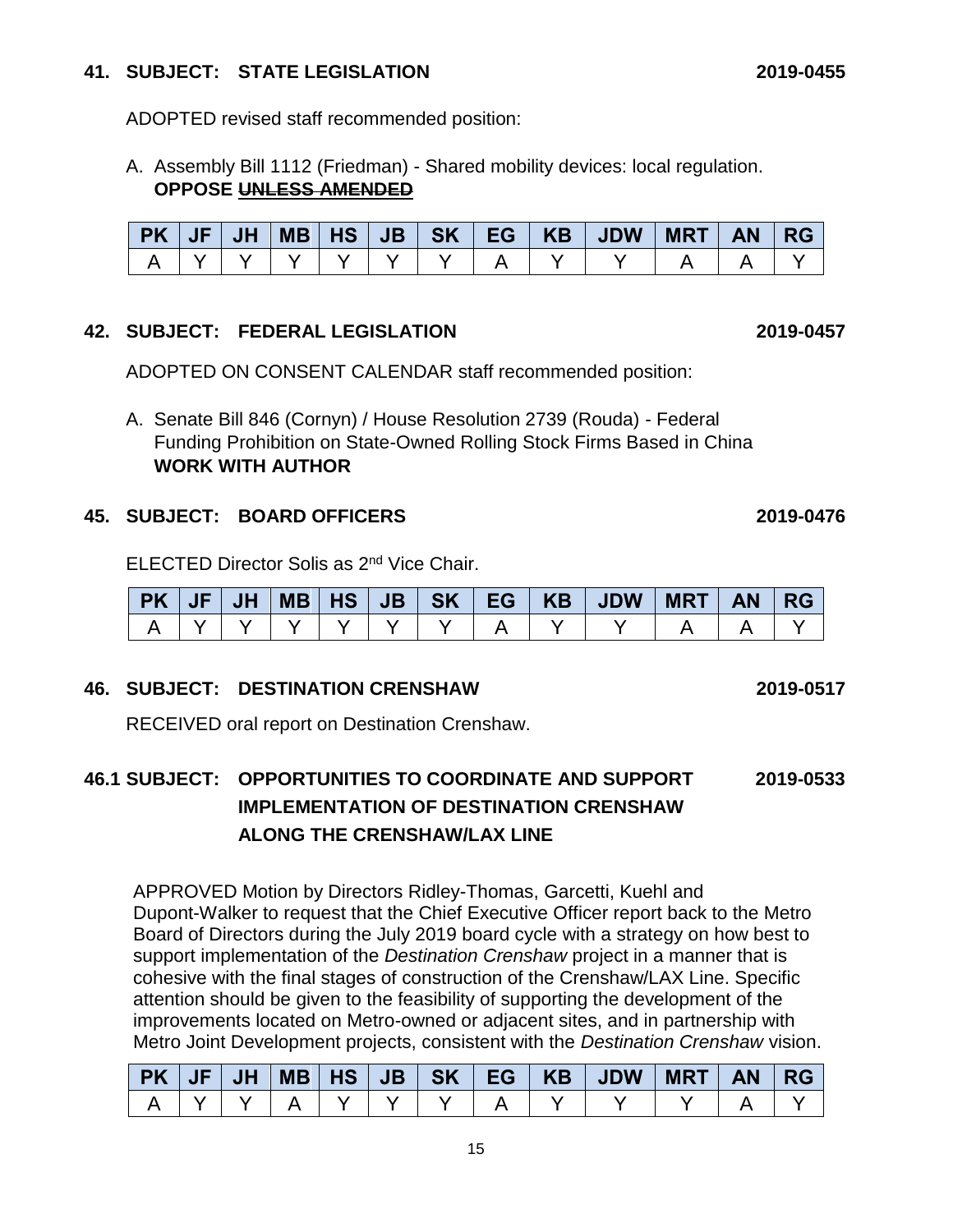APPROVED Motion by Directors Garcia, Hahn, Solis and Dupont-Walker to direct the CEO to report back to the Board in 120 days on LA County's micro-mobility services, with the following information for each of the programs operating in LA County:

- 1. Program locations, as well as locations no longer being served, including demographics of populations served;
- 2. Discount programs and percentage of riders using each such program;
- 3. Methods of payment (credit card, cash, etc.);
- 4. How these programs are integrated into each other and into TAP;
- 5. Rider safety statistics (reported minor and severe injuries or fatal crashes);
- 6. System size (numbers of vehicles and coverage) and characteristics of the sponsoring agency (size of city or value of parent company, etc.);
- 7. Equipment lifecycle (lifespan of vehicles, rates of equipment loss through theft or vandalism, waste disposal practices, etc.);
- 8. For public systems: federal, state, and local funding sources available and their utilization;
- 9. Connectivity to bus and rail transit services; and,
- 10. Efforts by public agencies and private operators to launch public safety campaigns and encourage safe riding practices as it relates to bike and scooter share.

|  |  |  |  | $PK$   JF   JH   MB   HS   JB   SK   EG   KB   JDW   MRT   AN   RG |  |  |
|--|--|--|--|--------------------------------------------------------------------|--|--|
|  |  |  |  | .   Y   Y   Y   Y   Y   A   A   Y                                  |  |  |

# **48. SUBJECT: CONSTRUCTION MANAGEMENT SUPPORT SERVICES 2019-0453 FOR BUS CAPITAL PROJECTS**

### AUTHORIZED:

A. an increase to the total funding for Contract PS26331 with MARRS Services, Inc., for pending and future task orders to provide Construction Management Support Services (CMSS) in an amount not to exceed \$3,000,000, increasing the total value from \$3,000,000 to \$6,000,000;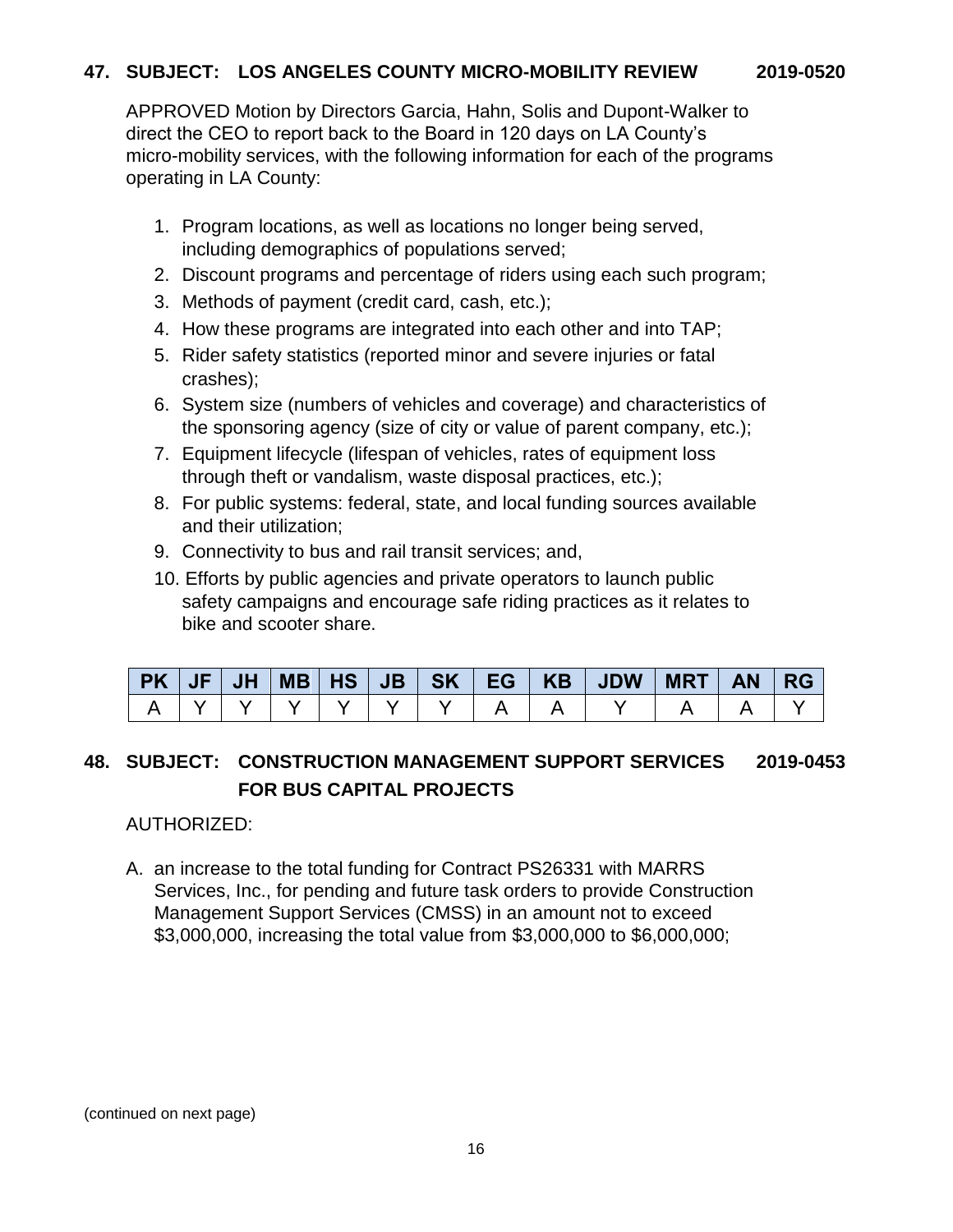- B. the Chief Executive Officer to exercise the two one-year options in Contract PS26331; and
- C. the Chief Executive Officer to execute individual Task Orders (TOs) and Contract Modifications within the Board approved contract funding amount.

|  |  |  |  | PK   JF   JH   MB   HS   JB   SK   EG   KB   JDW   MRT   AN   RG |  |  |
|--|--|--|--|------------------------------------------------------------------|--|--|
|  |  |  |  |                                                                  |  |  |

#### **49. SUBJECT: CLOSED SESSION 2019-0515**

- A. Conference with Legal Counsel Existing Litigation G.C. 54956.9(d)(1)
	- 1. Marilyn Wolf v. LACMTA, LASC Case No. 18STCV09273

APPROVED settlement in the amount of \$1,250,000.

|  |  |  |  | PK   JF   JH   MB   HS   JB   SK   EG   KB   JDW   MRT   AN   RG |  |  |
|--|--|--|--|------------------------------------------------------------------|--|--|
|  |  |  |  |                                                                  |  |  |

#### B. Conference with Real Property Negotiator - G.C. 54956.8

1. Property Description: 1119-1137 E. Redondo Boulevard Inglewood, CA 90302

Agency Negotiator: Craig Justesen Negotiating Party: Maranatha Community Church, Inc. Under Negotiation: Terms and Price

APPROVED settlement in the amount of \$1,537,030 for loss of business goodwill and non-movable improvements pertaining to realty (IPTR's) in the property located at 1123 E. Redondo Blvd., Inglewood, CA 90302 ("Property").

|  |  |  |  | PK   JF   JH   MB   HS   JB   SK   EG   KB   JDW   MRT | <b>AN</b> | <b>RG</b> |
|--|--|--|--|--------------------------------------------------------|-----------|-----------|
|  |  |  |  |                                                        |           |           |

(continued on next page)